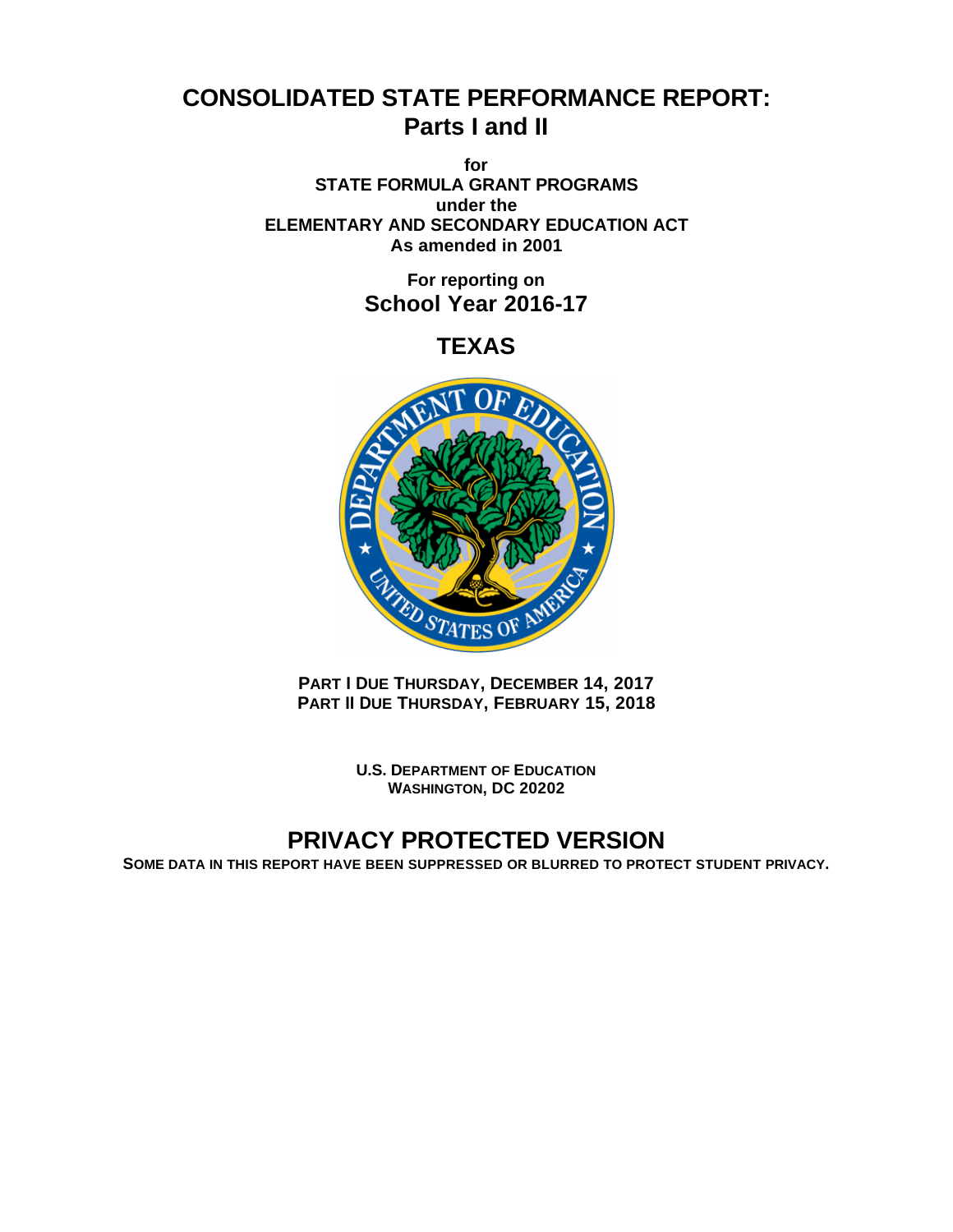# OMB NO. 1810-0614 Page 52

# **1.9 EDUCATION FOR HOMELESS CHILDREN AND YOUTHS PROGRAM**

This section collects data on homeless children and youth and the McKinney-Vento grant program.

In the table below, provide the following information about the number of LEAs in the State who reported data on homeless children and youth and the McKinney-Vento program. The totals will be automatically calculated.

| ∟EAs                           |      | # LEAs Reporting Data |
|--------------------------------|------|-----------------------|
| <b>ILEAs without subgrants</b> | .080 | 1799                  |
| LEAs with subgrants            | 126  | 126                   |
| <b>Total</b>                   | .206 | 925                   |

**Comments:** The response is limited to 4,000 characters. In years past we included all LEAs without subgrants in the number of LEAs Reporting data since Texas LEAs have to address homelessness for every student enrolled. The number reported only includes LEAs without subgrants that have 1 or more homeless students enrolled.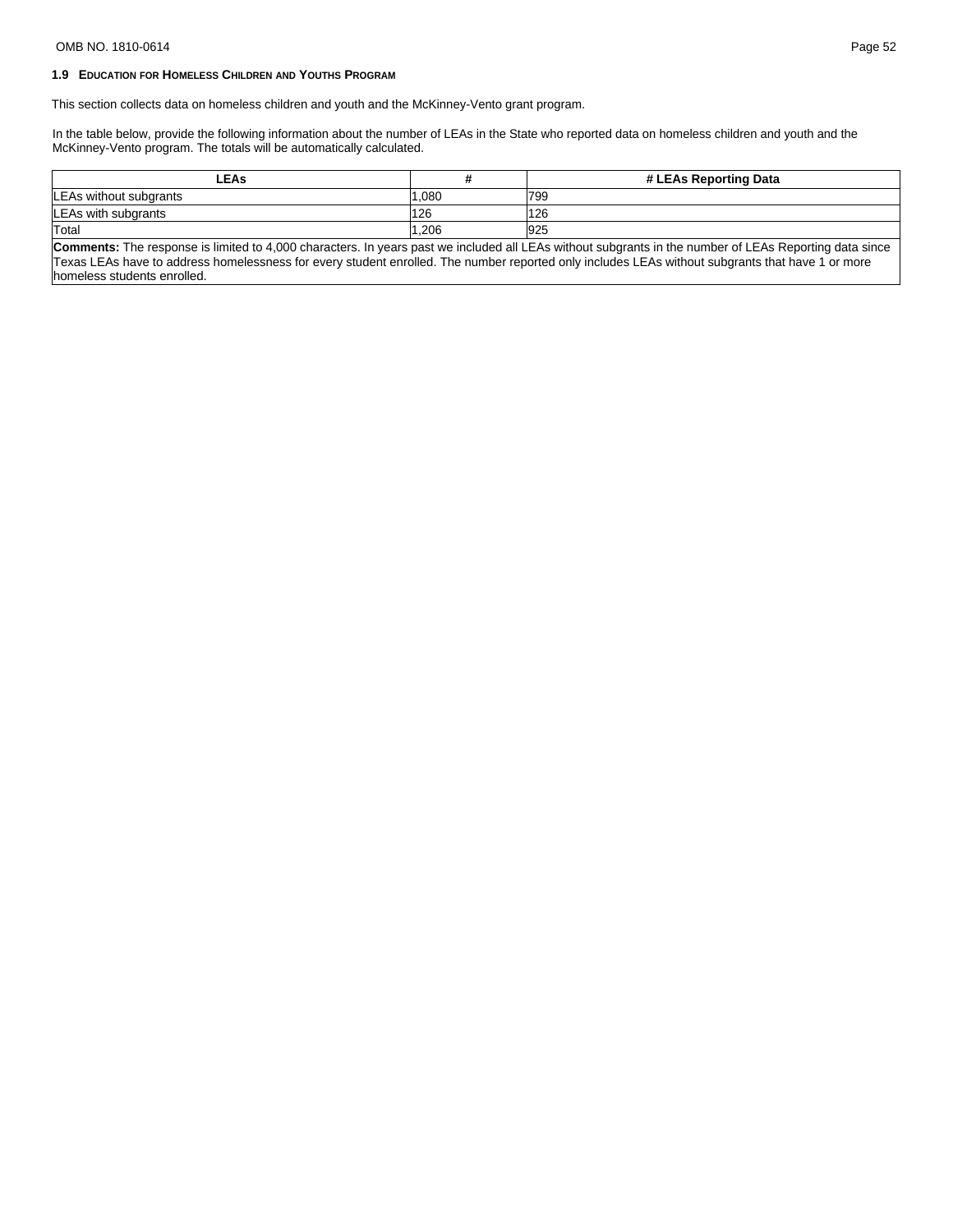#### OMB NO. 1810-0614 Page 53

## **1.9.1 All LEAs (with and without McKinney-Vento subgrants)**

The following questions collect data on homeless children and youth in the State.

#### **1.9.1.1 Homeless Children And Youth**

In the table below, provide the number of homeless children and youth by grade level enrolled in public school at any time during the regular school year. The totals will be automatically calculated:

|                      | # of Homeless Children/Youth Enrolled in Public School in     | # of Homeless Children/Youth Enrolled in Public School |
|----------------------|---------------------------------------------------------------|--------------------------------------------------------|
| Age/Grade            | <b>LEAs Without Subgrants</b>                                 | in LEAs With Subgrants                                 |
| Age 3 through 5 (not |                                                               |                                                        |
| Kindergarten)        | 3,397                                                         | 4,814                                                  |
| Κ                    | 4,005                                                         | 5,394                                                  |
| 1                    | 4,033                                                         | 5,837                                                  |
| 2                    | 3,721                                                         | 5,575                                                  |
| 3                    | 3,726                                                         | 5,351                                                  |
| 4                    | 3,529                                                         | 5,103                                                  |
| 5                    | 3,261                                                         | 4,724                                                  |
| 6                    | 3,249                                                         | 4,824                                                  |
| 7                    | 3,035                                                         | 4,487                                                  |
| 8                    | 3,756                                                         | 4,316                                                  |
| 9                    | 3,630                                                         | 5,879                                                  |
| 10                   | 2,722                                                         | 3,998                                                  |
| 11                   | 2,398                                                         | 3,342                                                  |
| 12                   | 3,543                                                         | 4,454                                                  |
| Ungraded             |                                                               |                                                        |
| Total                | 48,005                                                        | 68,098                                                 |
|                      | <b>Comments:</b> The response is limited to 4,000 characters. |                                                        |

#### **1.9.1.2 Primary Nighttime Residence of Homeless Children and Youth**

In the table below, provide the number of homeless children and youth by primary nighttime residence enrolled in public school at any time during the regular school year. The primary nighttime residence should be the student's nighttime residence when he/she was identified as homeless. The totals will be automatically calculated.

|                                                               | # of Homeless Children/Youth - LEAs | # of Homeless Children/Youth - LEAs With |
|---------------------------------------------------------------|-------------------------------------|------------------------------------------|
| <b>Primary Nighttime Residence</b>                            | <b>Without Subgrants</b>            | <b>Subgrants</b>                         |
| Shelters, transitional housing                                | 5.236                               | 7.204                                    |
| Doubled-up (e.g., living with another family)                 | 37,899                              | 52.131                                   |
| Unsheltered (e.g., cars, parks, campgrounds, temporary        |                                     |                                          |
| trailer, or abandoned buildings)                              | 1.639                               | 3.659                                    |
| Hotels/Motels                                                 | 3.231                               | 5.104                                    |
| Total                                                         | 48.005                              | 68,098                                   |
| <b>Comments:</b> The response is limited to 4,000 characters. |                                     |                                          |

FAQ on reporting homeless students:

When should States use S or STH to report homeless students? The primary nighttime residence of students who are deemed homeless under the awaiting foster care provision should be indicated as "S" for shelters, transitional housing, and awaiting foster care. After a state is no longer permitted to use the awaiting foster care placement designation for students, the primary nighttime residence of students who are in shelters or transitional housing should be coded as "STH". The majority of states may only include children and youth identified as homeless due to their status as awaiting foster care placement if they were identified prior to December 10, 2016. States covered under P.L. 114-95, Section 9105(c) may include children awaiting foster care placement until December 10, 2017. Covered states are those states that have a law that describes or defines the phrase awaiting foster care placement for the purposes of a program under the McKinney-Vento Act.

#### **1.9.1.3 Subgroups of Homeless Students Enrolled**

In the table below, please provide the following information about the homeless students enrolled during the regular school year.

|                                                               | # Homeless Children/Youth - LEAs Without | # of Homeless Children/Youth - LEAs With |  |  |  |
|---------------------------------------------------------------|------------------------------------------|------------------------------------------|--|--|--|
| <b>Special Population</b>                                     | <b>Subgrants</b>                         | <b>Subgrants</b>                         |  |  |  |
| Unaccompanied homeless youth                                  | 8.330                                    | 9.759                                    |  |  |  |
| Migratory children/youth                                      | 459                                      | 534                                      |  |  |  |
| Children with disabilities (IDEA)                             | 5,723                                    | 8.248                                    |  |  |  |
| Limited English Proficient (LEP)                              |                                          |                                          |  |  |  |
| students                                                      | 6.569                                    | 12,833                                   |  |  |  |
| <b>Comments:</b> The response is limited to 4,000 characters. |                                          |                                          |  |  |  |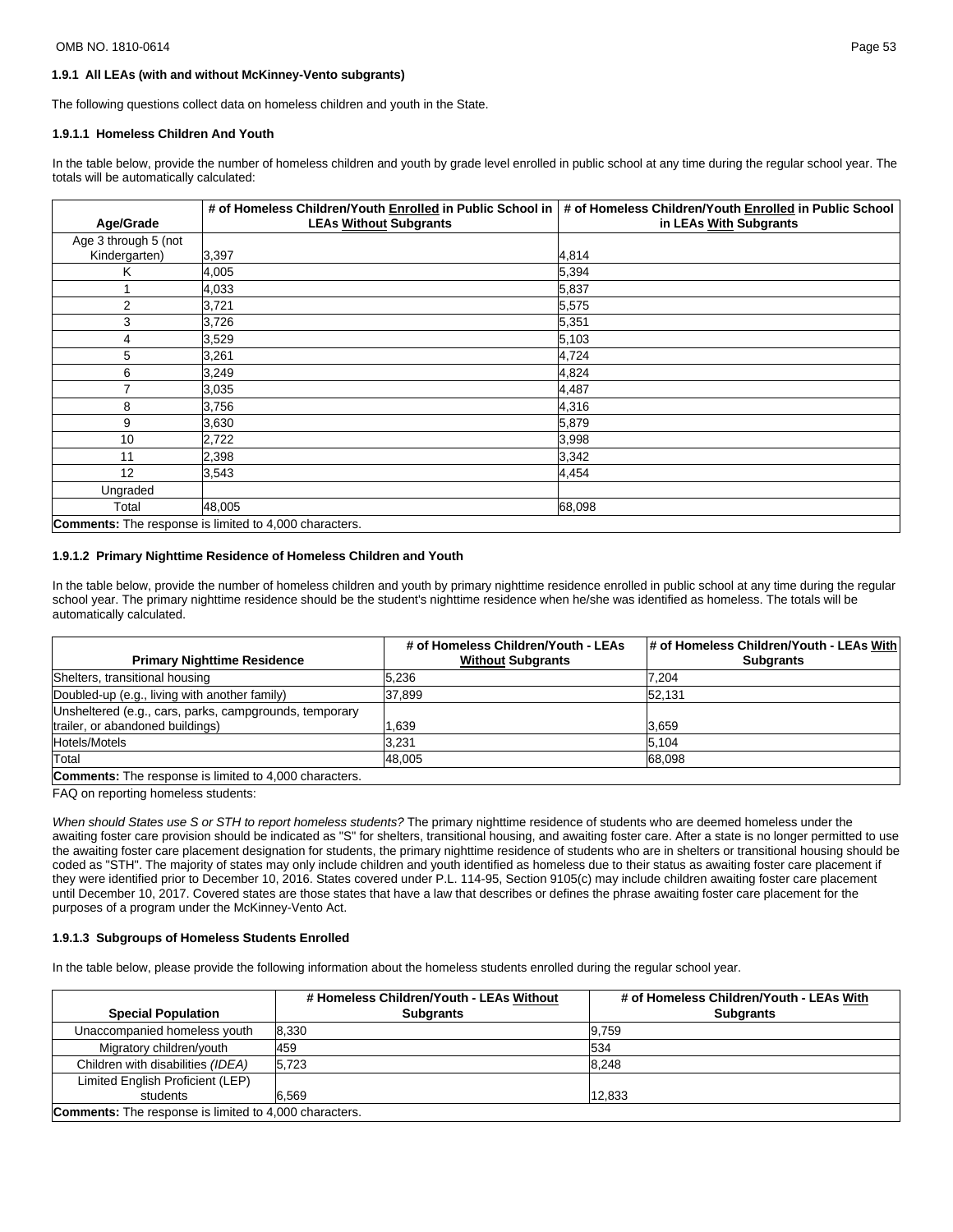# **1.9.2 LEAs with McKinney-Vento Subgrants**

The following sections collect data on LEAs with McKinney-Vento subgrants.

# **1.9.2.1 Young Homeless Children Served by McKinney-Vento Subgrants**

In the table below, provide the number of homeless children and youth by grade level who were served by McKinney-Vento subgrants during the regular school year. The total will be automatically calculated.

| Age/Grade                                                     | # Homeless Children/Youth Served by Subgrants |
|---------------------------------------------------------------|-----------------------------------------------|
| Age Birth Through 2                                           | <sup>145</sup>                                |
| Age 3 through 5 (not Kindergarten)                            | 5.940                                         |
| Total                                                         | 6.391                                         |
| <b>Comments:</b> The response is limited to 4,000 characters. |                                               |